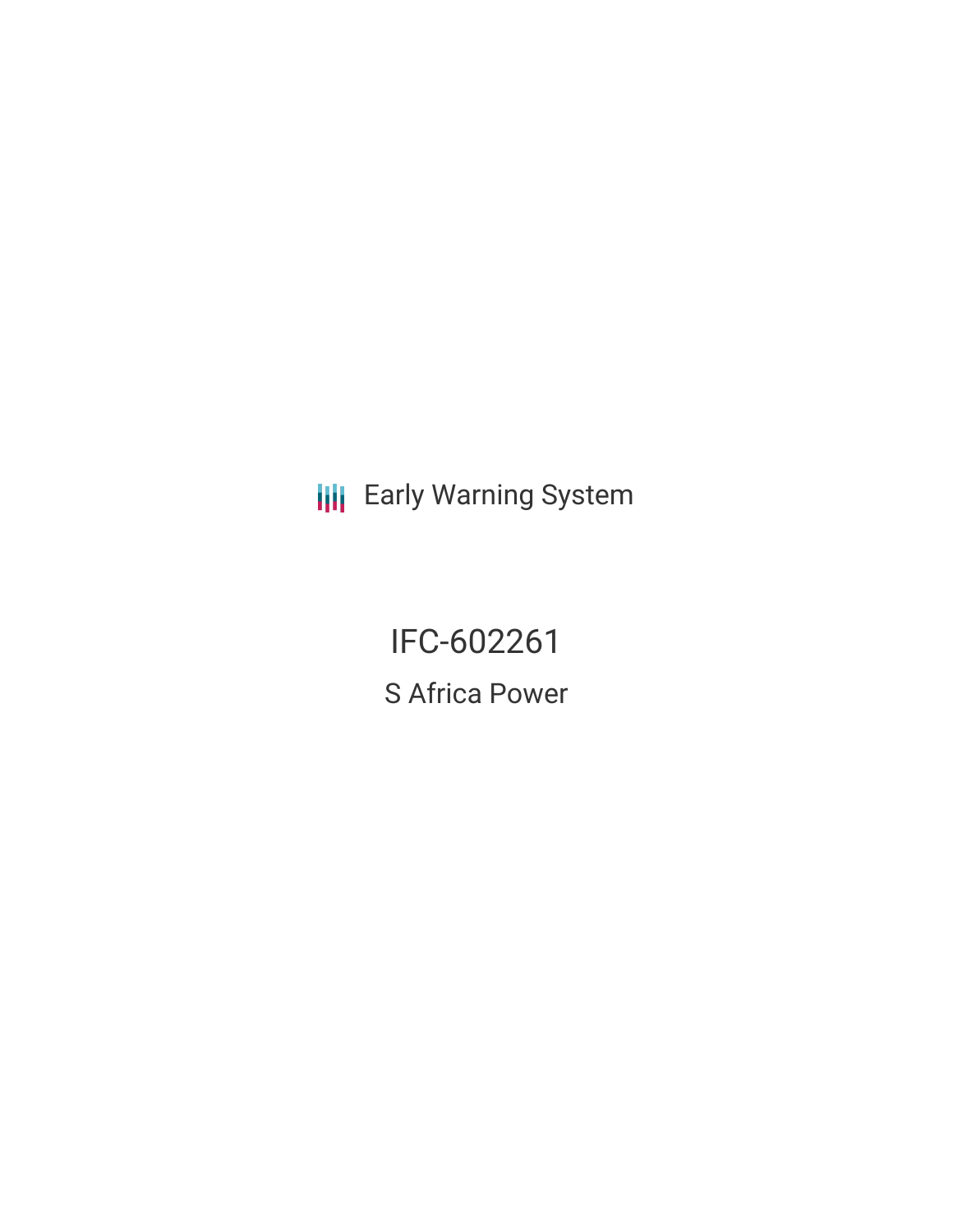### **Quick Facts**

| <b>Countries</b>              | Malawi, Zambia, Zimbabwe                                      |
|-------------------------------|---------------------------------------------------------------|
| <b>Financial Institutions</b> | International Finance Corporation (IFC)                       |
| <b>Status</b>                 | Active                                                        |
| <b>Bank Risk Rating</b>       | U                                                             |
| <b>Voting Date</b>            | 2018-01-10                                                    |
| <b>Borrower</b>               | *Borrower information not provided at the time of disclosure* |
| <b>Sectors</b>                | Energy, Technical Cooperation                                 |
| <b>Investment Type(s)</b>     | <b>Advisory Services</b>                                      |
| <b>Project Cost (USD)</b>     | \$2.04 million                                                |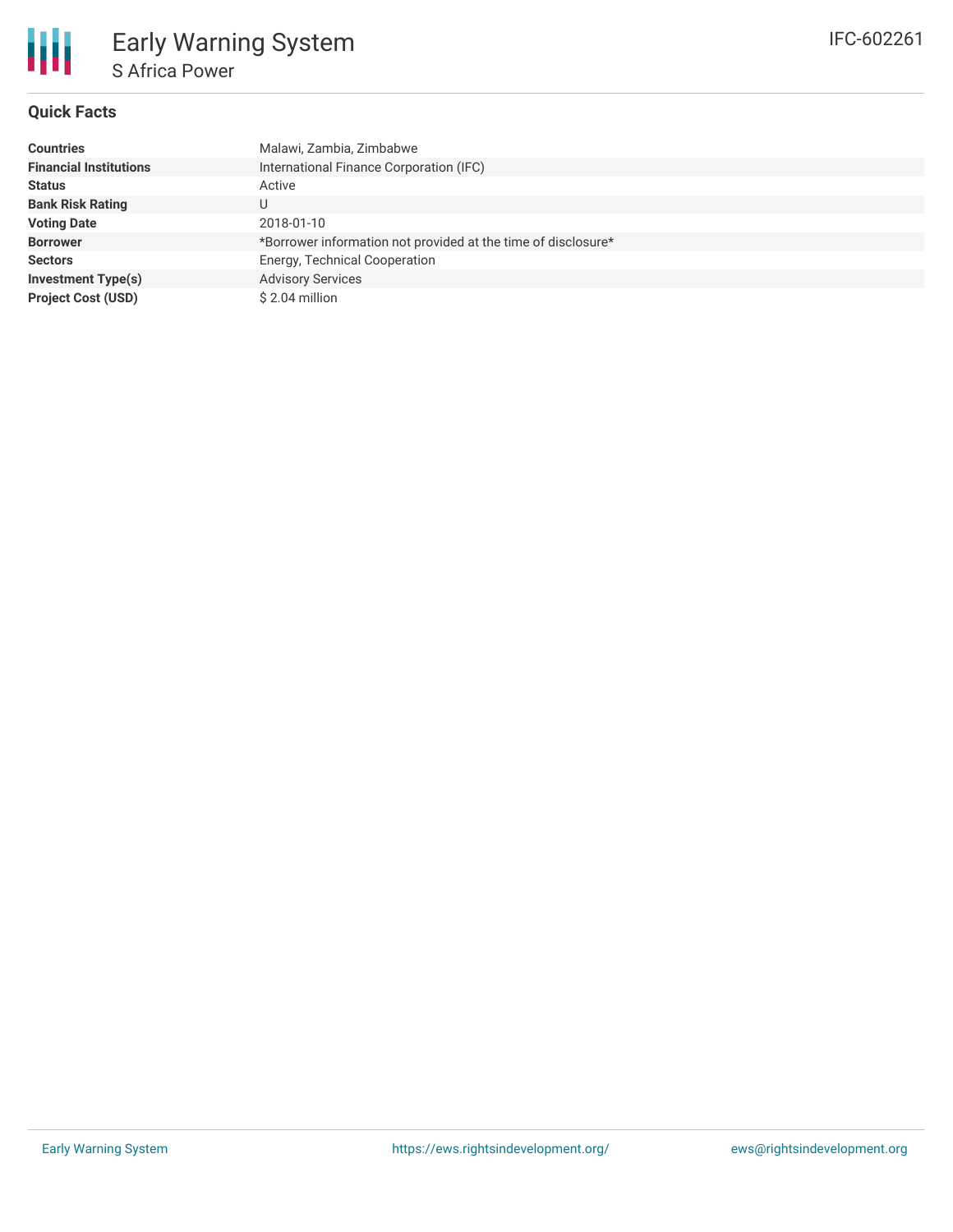## **Project Description**

The Project aims to catalyze private investment in clean energy generation, transmission and distribution as well as other related infrastructure in Malawi, Zambia and Zimbabwe. The Project will advise specific companies, authorities and other sector aggregators to implement specific solutions as well as address market barriers to help more private companies develop renewable energy projects in the priority countries. As a result, the Project will contribute to the reduction of GHG emissions and increase the number of people with access to power.

To achieve its objective, the project will work with individual firms, authorities and other sector aggregators (financial institutions, donors and international development partners, business associations and NGOs). The project will provide customized advice to these categories of stakeholders, including support of transactions (feasibility study, deal structuring), market studies and technology assessments, energy loss reduction, work on policy guidelines and secondary regulations to unlock opportunities for private sector participation.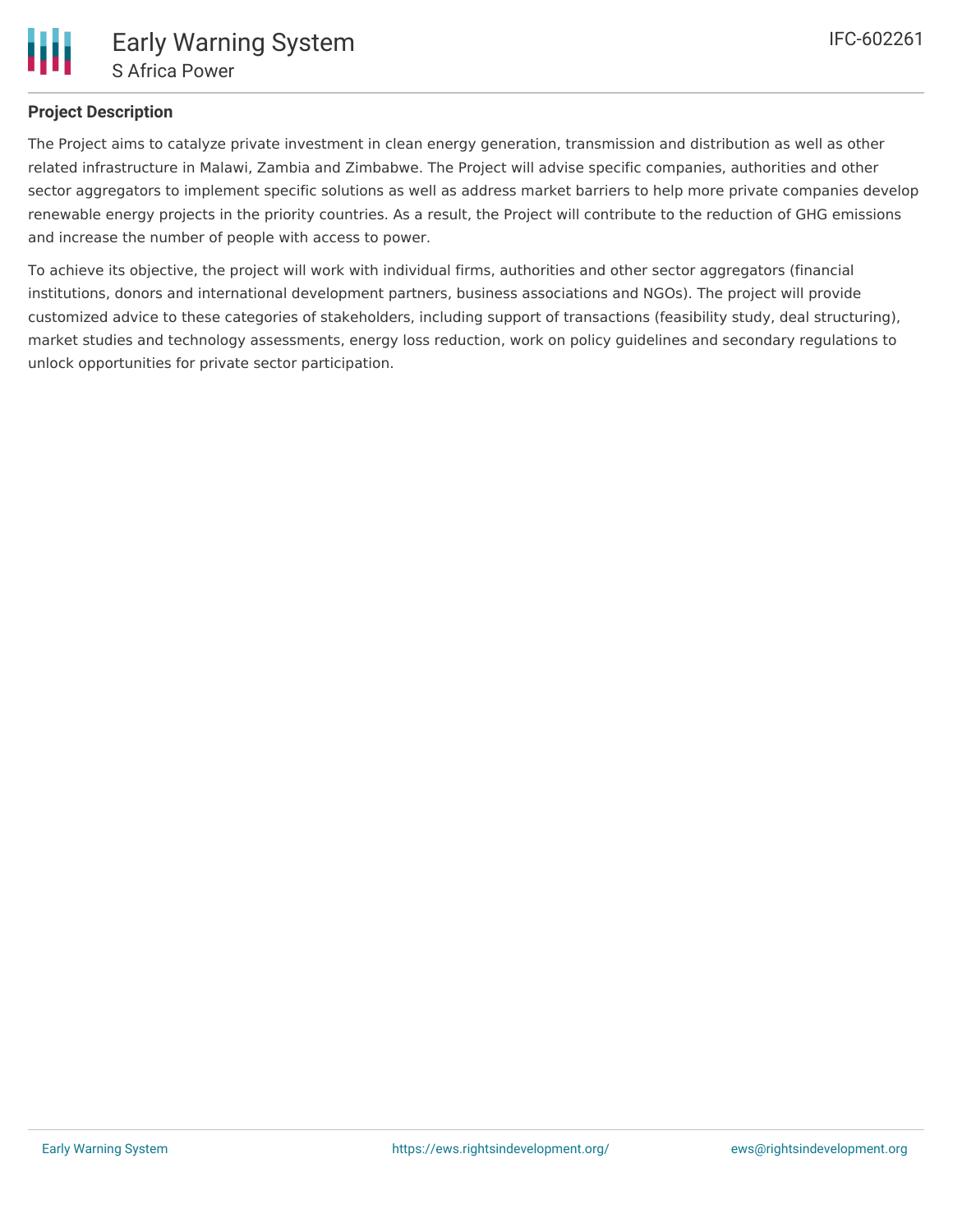### **Investment Description**

• International Finance Corporation (IFC)